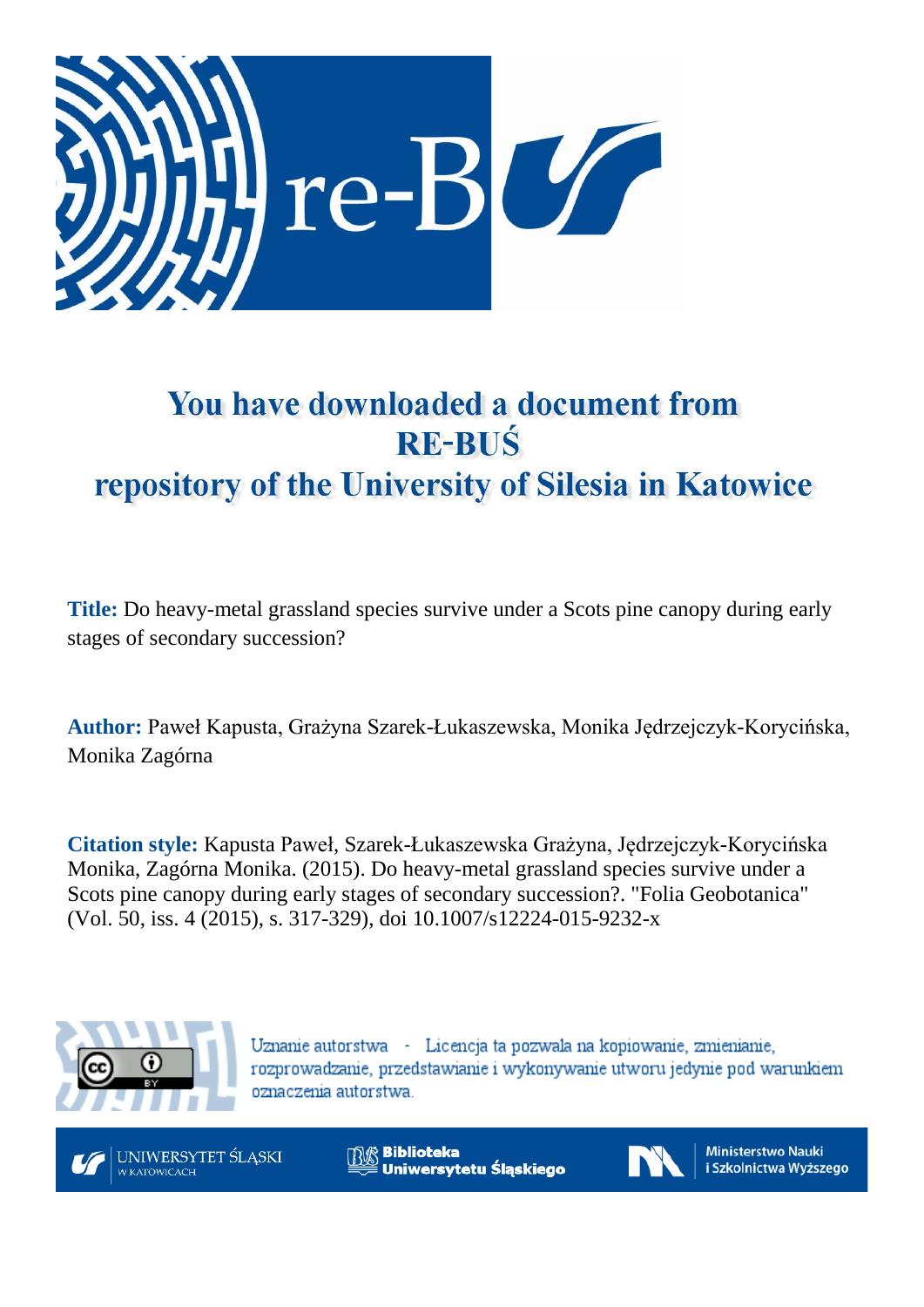

# Do heavy-metal grassland species survive under a Scots pine canopy during early stages of secondary succession?

Paweł Kapusta · Grażyna Szarek-Łukaszewska · Monika Jędrzejczyk-Korycińska & Monika Zagórna

Received: 21 February 2015 /Accepted: 12 October 2015 / Published online: 23 November 2015  $\odot$  The Author(s) 2015. This article is published with open access at Springerlink.com

Abstract The highly specialized flora of localities affected by former metal ore mining and metallurgy is endangered by succession or intentional afforestation all over Europe. Its last remnants therefore deserve our attention. We examined whether Scots pine encroaching on a heavy-metal grassland (Olkusz Zn-Pb mining area, S Poland) is outcompeting specialized herbaceous species, as has been observed elsewhere. Plant species composition and richness sampled at 124 plots were analysed in relation to pine stand parameters (canopy cover, stand age, stand basal area), abiotic environmental factors (e.g. soil properties) and spatial variables (e.g. plot coordinates). Plots were divided into three shading categories and compared in terms of vegetation and habitat parameters. Scots pine outcompeted several light-demanding species, leading to a decrease of total species richness and cover. Characteristic species of this grassland (Biscutella laevigata, Silene vulgaris) and some metal-tolerant plants were clearly insensitive to shading. For these early successional species, more important was the availability of microsites with shallow skeletal soil or bare subsoil. Tree stand parameters differently affected grassland vegetation: canopy cover

Plant nomenclature Mirek et al. [\(2002\)](#page-13-0)

P. Kapusta (⊠) · G. Szarek-Łukaszewska W. Szafer Institute of Botany, Polish Academy of Sciences, 46 Lubicz St., 31-512 Kraków, Poland e-mail: p.kapusta@botany.pl

M. Jędrzejczyk-Korycińska : M. Zagórna Department of Botany and Nature Protection, University of Silesia, 28 Jagiellońska St., 40-032 Katowice, Poland

caused primarily a compositional shift in the community, while stand age was the principal agent of decline in species richness. Scots pine increased the soil concentrations of available Ca and Mg, and negatively affected soil development (organic matter and mineral particle accumulation), which might be beneficial to some shade-tolerant grassland species. Maintaining the studied grassland's present species richness and composition would require cutting woody plants less frequently than recommended for dry grasslands of non-metalliferous sites, and disturbing the soil surface.

Keywords Community structure . heavy-metal grassland . metalliferous soil . Pinus sylvestris. secondary succession . Variation partitioning

# Introduction

Metalliferous sites have recently become high-priority conservation targets in Europe (Baker et al. [2010;](#page-12-0) Baumbach [2012\)](#page-12-0). They are cultural heritage sites associated with earlier metal ore mining and metallurgy. They are also, and primarily, localities of a highly specialized flora formed by plant species, subspecies and ecotypes that under strong selection pressure, have developed morphological, anatomical or physiological adaptations enabling them to survive in extremely hostile habitats (Shaw [1990;](#page-13-0) Baker et al. [2010;](#page-12-0) Baumbach [2012](#page-12-0)). These plants, known as metallophytes, withstand the high content and consequently high toxicity of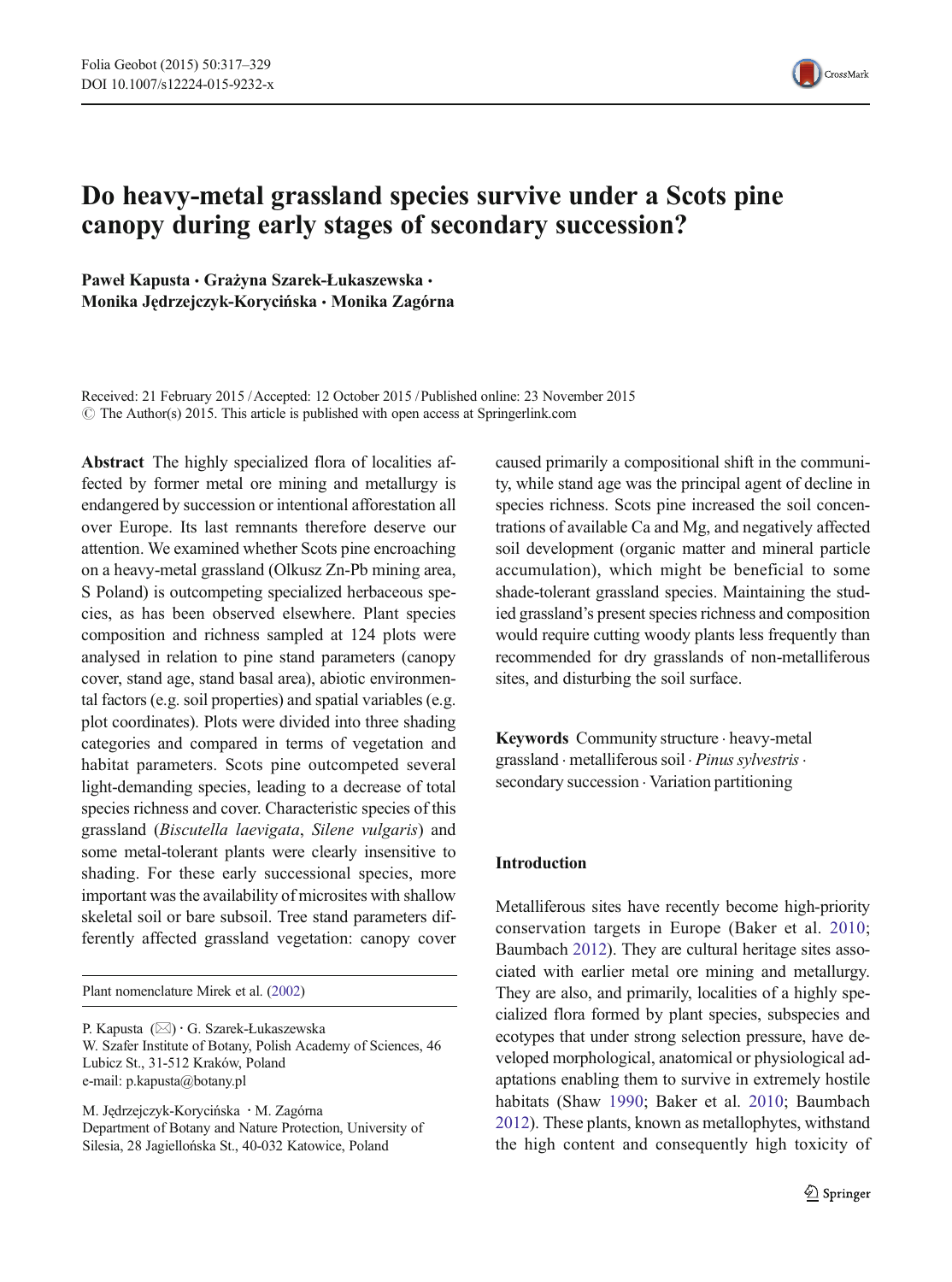heavy metals, and also survive under nutrient and water scarcity.

For plant ecologists, some of the most interesting metalliferous sites are those left after zinc, lead and copper mining. In Europe, these are localities of heavy-metal grassland of the Violetea calaminariae class (Ernst [1974\)](#page-12-0). The most studied and most extensive patches of this kind of vegetation are located in a few countries: Belgium, Germany, the Netherlands and the United Kingdom (Baker et al. [2010\)](#page-12-0). Similar plant communities occur in Poland as well; their range is limited to ore-bearing parts of the Silesian-Kraków Upland, especially the Olkusz Ore-Bearing Region (OOR). Endemic metallophytes and some characteristic species of heavymetal grasslands (e.g. Minuartia verna) are not noted there, but other equally interesting metal-tolerant taxa can be found (Grodzińska and Szarek-Łukaszewska [2009](#page-12-0)).

In the last few decades, metalliferous habitats have been consistently eliminated in the OOR, as in other parts of Europe (Baker et al. [2010\)](#page-12-0). Considered a burdensome legacy of the metals industry and presumed to pose an environmental hazard, they have been developed, converted to municipal landfills, or subjected to afforestation, mainly with Scots pine (Pinus sylvestris).

Efforts to preserve the heavy-metal grassland in the OOR have led to its designation as a valuable remnant of this type of vegetation; a fragment covering a nonreclaimed mine spoil heap is on the list of Poland's protected areas. The protection programme for the grassland has not provided for any specific form of ecological management to prevent natural succession. There is some evidence, including literature reports and archival photographs (Wóycicki [1913;](#page-13-0) Dobrzańska [1955](#page-12-0)), that the spoil heaps in the Olkusz environs were not colonized by woody plants for a number of decades. The reason for this was thought to be the impact of heavy metals, which can be more toxic to long-lived plants (shrubs and trees) than to short-lived ones (Dickinson et al. [1991\)](#page-12-0). Observations in recent years have challenged this idea. The heavy metals in the soil have not been toxic enough to harm Scots pine, which has proved to be highly resistant to such pollution, probably thanks to ectomycorrhizal associations (Colpaert et al. [2011\)](#page-12-0). As dust and  $SO<sub>2</sub>$  emissions from a nearby smelter were significantly reduced (Danek [2007](#page-12-0)), Scots pine began to rapidly colonize the majority of open areas, even heavily contaminated ones. Pine dispersal is now a relentless process which, without

human intervention, may cause the OOR heavy-metal flora to decline.

In this study, we sought to find out whether, and if so how, the Scots pine encroaching on a heavy-metal grassland is outcompeting its many herbaceous species, leading to an overall decrease in species richness, as has been shown for grasslands on non-metalliferous soils (e.g. Rejmének and Rosén [1992;](#page-13-0) Davies and Waite [1998](#page-12-0); Willems and Bik [1998\)](#page-13-0). Are there any grassland species able to persist under pine canopy? Are metaltolerant taxa among them? Which pine stand parameters are most influential? Do pine trees exert an effect only by shading or also by altering soil conditions? To answer these questions, we recorded the species richness and composition of vascular plants of a heavy-metal grassland in a large number of plots varying in their level of shading by pine trees. In the plots, we also measured several environmental variables, including pine stand parameters, in order to capture all factors relevant to the distribution of herbaceous species. Since the plant community under study was expected to be spatially structured, we incorporated additional predictors: spatial variables derived from the spatial coordinates of the plots. Using variation partitioning, we assessed the relative contributions of three datasets (pine stand, abiotic environment, space) to the variation of species richness and composition.

# Material and Methods

#### Study Site

The study site is a spoil heap of calcareous gangue more than a century old, remaining from Zn-Pb ore extraction and processing. It is located near the town of Bolesław in the OOR, S Poland (19°28′21″ E, 50°17′31″ N). According to Grodzińska and Szarek-Łukaszewska [\(2009\)](#page-12-0), the shallow rendzina-like soil on the heap contains 0.32–0.65 % Pb and 3.3–7.8 % Zn. Since 1997 ca 5 ha of the heap has been under legal protection as an ecological area and a Natura 2000 site known as Pleszczotka górska. It is a stretch of species-rich heavy-metal grassland with abundant populations of rare plants, especially Biscutella laevigata and Gentianella germanica. Over the last three decades, this site has been colonized by Scots pine. The process accelerated in the late 1990s. In the year of the study,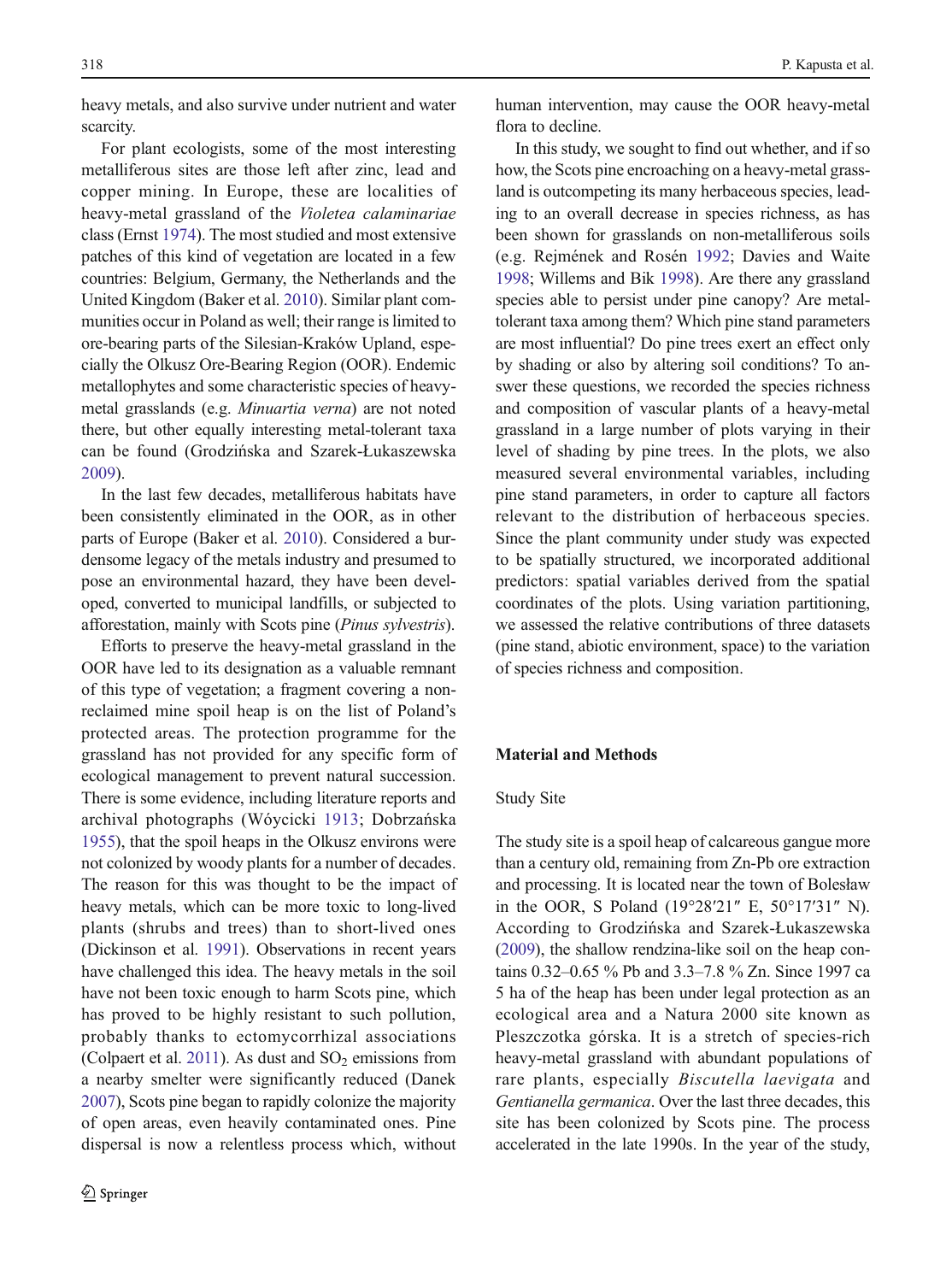there were still patches of well preserved grassland vegetation there, not shaded by trees.

# Field Sampling

In 2008, 124 circular plots  $(1 \text{ m}^2 \text{ each})$  were established on a grid at 8 m intervals in the study area (Fig. 1). The grid interval was chosen arbitrarily to provide a reasonable number of samples and to minimize autocorrelation resulting from the tree effect (a given tree could not shade more than one study plot). Two topographic variables were measured at each study plot: slope (with a SUUNTO PM-5/1520 clinometer) and aspect (with a compass).

During the vegetation season, the study plots were repeatedly surveyed to determine their vascular plant species composition. Plant species were identified in the field or sampled for identification in the laboratory. The abundance of particular species in the herb layer was estimated on a modified Braun-Blanquet scale (OTV scale) with nine degrees of cover (van der Maarel [2005](#page-13-0)). Supplementary data on the overall cover of lichens and bryophytes were also recorded.

After careful removal of the top soil organic layer (when present), four soil samples of the top mineral soil horizon were collected with a split corer (10 cm deep, 3.5 cm in diameter) from each study plot and bulked into one composite sample. Those samples were taken from spots very near but not inside the plots, so as not to disturb the plot vegetation. These spots were also used to determine the thickness of the A horizon (mean of four measurements).

Three parameters describing the impact of pine were recorded for the study area: canopy cover, stand basal area and age. Canopy cover was estimated directly for each study plot on a three-point scale: 0 – open (exposed to direct sunlight), 0.5 – partially shaded (less than half of a plot shaded by pine branches) and  $1 - \text{deeply}$ shaded (more than half of a plot shaded by pine branches). The latter two parameters were measured for 141 squares demarcated on the same grid of plots (Fig. 1). This was done in 2010 as part of another study (unpubl.). Stand basal area was calculated from tree diameter measured at breast height (1.3 m). Trees less than 1.3 m tall were not included in that calculation. The age of the pine trees was estimated by counting whorls of horizontal branches and then averaged for a grid square.

#### Soil Analysis

The composite fresh soil samples were sieved through 2 mm mesh and air-dried at room temperature. The fine fraction (<2mm) was weighed and expressed as the percentage of soil sample total dry weight. Soil suspension pH was measured electrometrically using a pH electrode following extraction with  $H_2O$  (1:5 w:v). Total nitrogen was determined by the Kjeldahl method (ISO [1995](#page-13-0)). The soil was digested in  $H_2SO_4$  with Kjeltabs  $(K_2SO_4 + CuSO_4 \cdot 5H_2O)$ ; Foss Tecator Digestor Auto) followed by distillation in a Foss Tecator Kjeltec 2300 Analyser Unit. Available (Olsen) phosphorus was measured with an ion chromatograph (Dionex ICS-1100) following extraction of soil with





Fig. 1  $a$  – Location of the study site, **b** – sampling grids applied in the study.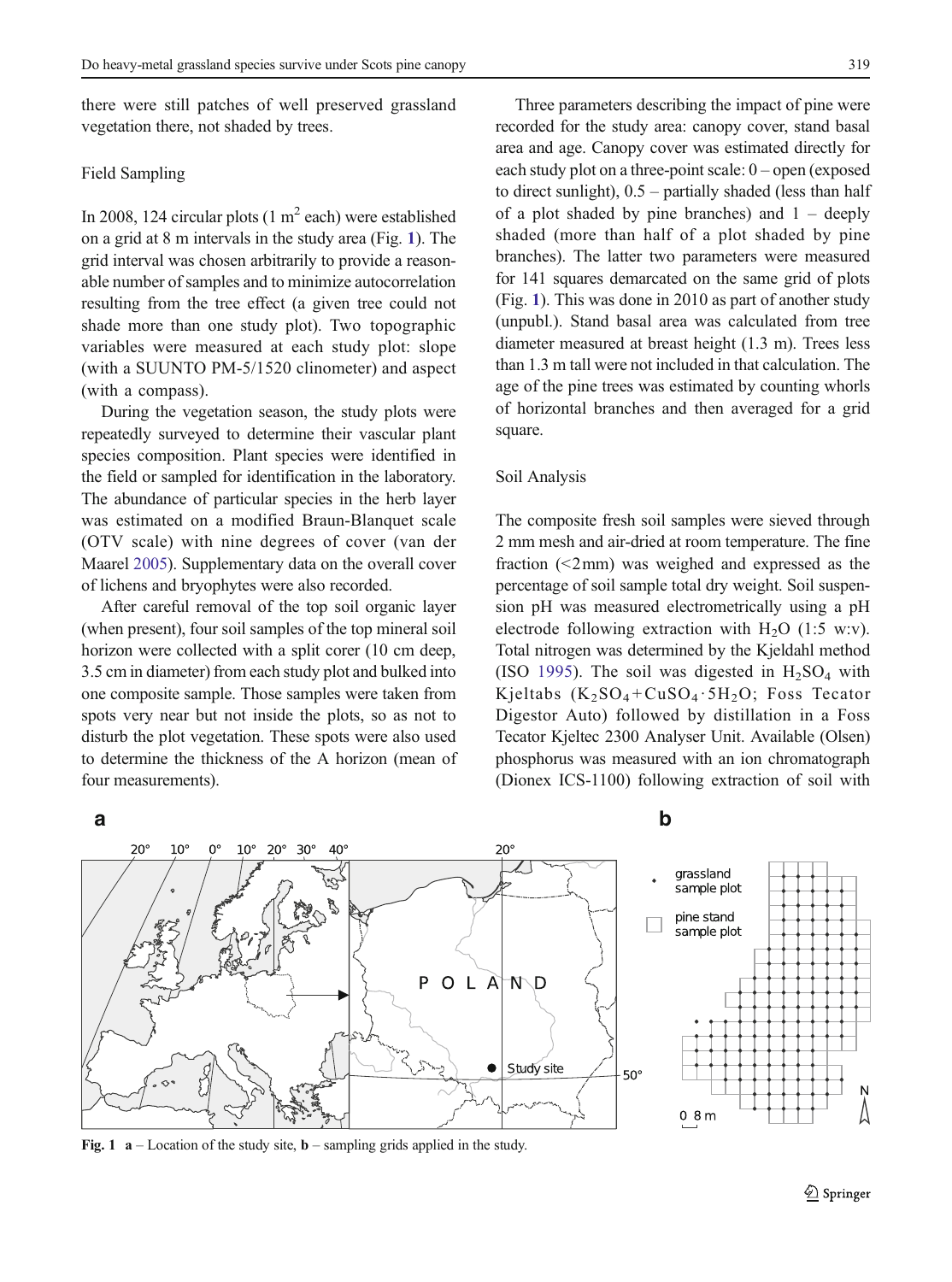$0.5$  M NaHCO<sub>3</sub>, pH 8.5 (Olsen and Sommers [1982\)](#page-13-0). The content of available K, Ca, Mg and Zn was determined by flame atomic absorption spectrometry (AAS, Varian 220 FS) after extraction with deionized water (1:10 w:v, samples shaken for 1 h) for water-soluble or with 0.1 M BaCl<sub>2</sub> at pH 7 for exchangeable (ISO [1994\)](#page-13-0). The availability of Pb (another important heavy metal in the OOR) was not analysed, since this element is largely immobilized in soils developed on calcareous mining spoils (Kapusta et al. [2011](#page-13-0)).

# Data Handling

Based on the floristic data collected in the field, plant species richness (total number of herbaceous species) and cover were determined for each study plot. Cover was calculated by summing the percentage cover of individual species.

For each plot the slope-aspect index (SAI) was derived from topographic variables, calculated according to the formula of Nielsen et al. ([2004](#page-13-0)):  $SAI=sin(aspect+225)\times(slope/46)$ . The index represents the amount of direct solar radiation and warming of a plot in relation to a flat surface. The scale of this measure runs from −1 for the combination of highest slope (46 $\degree$  in this study) and northeast aspect to +1 for the combination of highest slope and southwest aspect. SAI was used for statistical analysis instead of the original topographic variables.

The centres of the squares in which pine trees were measured did not fit the coordinates of the study plots. Therefore, the values for pine stand basal area and age had to be interpolated. This was done by ordinary kriging (Isaaks and Srivastava [1990\)](#page-13-0). The pine variables were detrended before kriging, and their spatial dependence was modelled with a spherical function (variogram). After kriging, the spatial trends were added back to interpolated surfaces, and new values of the variables were extracted at the nodes of the study plot grid. Spatial analysis was performed with Surfer 8 (Golden Software Inc., Golden, CO, USA).

Exploratory spatial analysis (spatial correlograms) showed that both the response variables and explanatory variables were more or less spatially structured. The presence of spatial autocorrelation in the data complicates statistical testing because the assumption of independence of error terms is violated (Legendre et al. [2002](#page-13-0)). One method of dealing with this problem is to incorporate additional variables representing a variety of spatial patterns into the explanatory dataset. In this study, we used the raw coordinates of the plots  $(X, Y)$ and principal coordinates of neighbour matrices (PCNM), which are eigenvector-based spatial functions (Dray et al. [2006\)](#page-12-0). The former represented linear trends in the data, and the latter modelled more complicated spatial structures – orthogonal (linearly independent) wavy structures covering all spatial scales encompassed by the sampling scheme (Borcard et al. [2011](#page-12-0)). A total of 88 PCNMs were generated (using R PCNM), 62 of which, characterized by positive spatial autocorrelation, were selected for subsequent analysis. Negative spatial autocorrelation was not taken into consideration. It is usually associated with small-scale structures produced by biotic processes such as species territoriality and competition (Dray et al. [2006](#page-12-0)), not to be observed in this study due to relatively large intervals between patches of vegetation surveyed.

Before the statistical analysis, response variables (plant species richness, cover) and explanatory variables (except for canopy cover and spatial variables) were transformed with a logarithmic or exponential function, according to the formulae given by Økland et al. [\(2001\)](#page-13-0), to improve their normality or at least to remove skewness. Species abundances (expressed on the OTV scale) were Hellinger-transformed. This is recommended by Legendre and Gallagher ([2001](#page-13-0)) to make the data, which normally contain many zero values (due to the presence of many rare species), suitable for Euclidean-based ordination methods such as redundancy analysis (RDA).

### Statistical Analysis

In order to separate the effect of Scots pine encroachment on the heavy-metal grassland vegetation from the effects of other factors, including spatial dependence, we used the variation partitioning approach (Borcard et al. [1992](#page-12-0)). First, the explanatory variables were grouped into three sets: (1) pine stand parameters (P) comprising canopy cover, age and basal area; (2) abiotic environmental factors (E) comprising SAI and soil properties; and (3) spatial variables (S) comprising the X and Y coordinates and 62 PCNMs. These sets were separately subjected to forward selection (using R packfor) to identify variables that significantly explain the variation of plant species composition (in RDA) and species richness (in multiple regression). The forward selection procedure (with 999 random permutations) was based, as recommended by Blanchet et al. ([2008](#page-12-0)), on the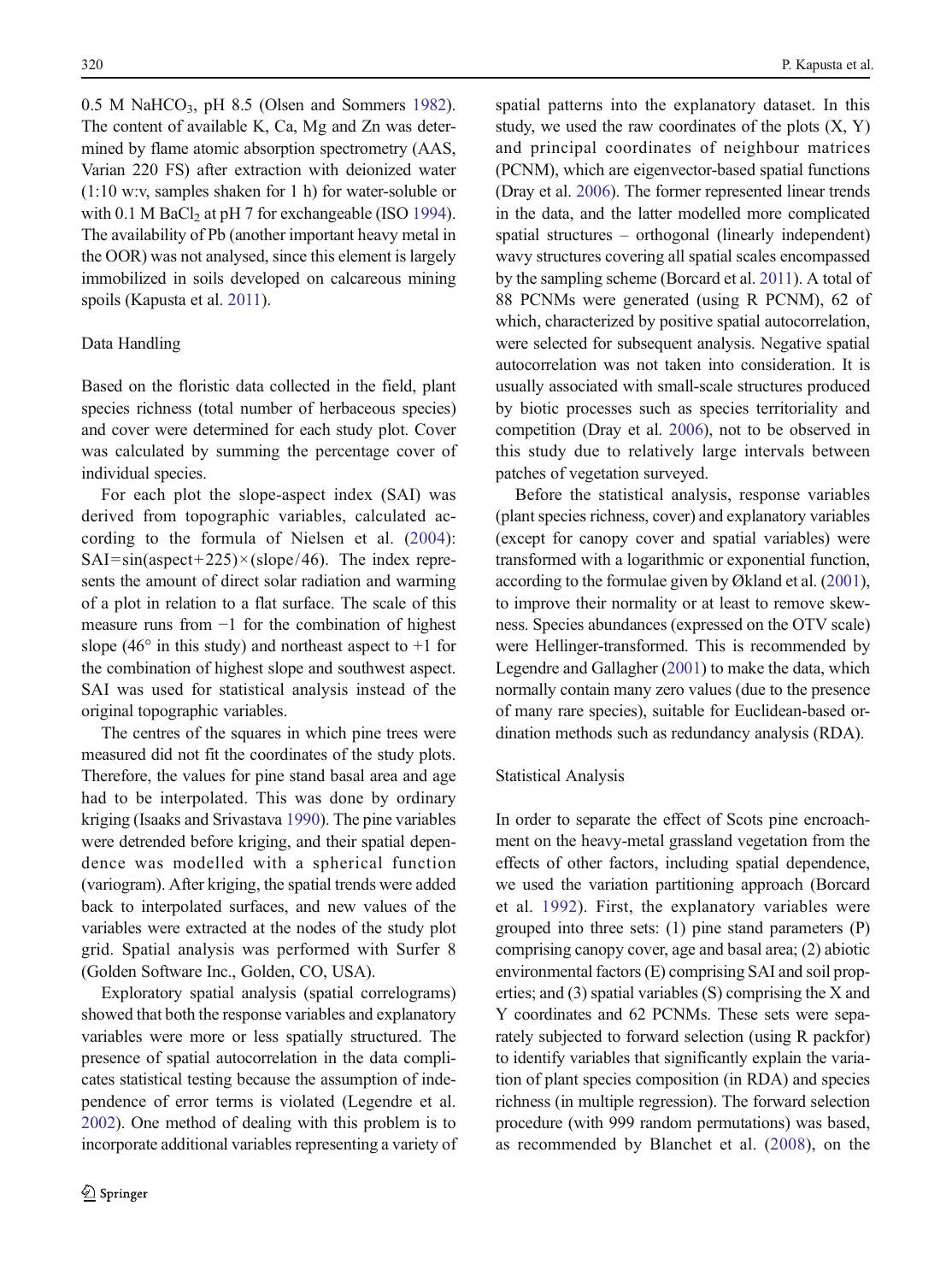double stopping criterion: selection stopped when a preselected significance level (here,  $\alpha$ =0.05) was reached or when adjusted  $R^2$  ( $R_a^2$ ) computed for the current model after adding another predictor exceeded global  $R_a^2$  (i.e., for the model involving all explanatory variables).

The P, E and S sets of forward-selected variables were used to decompose the variation in species composition and richness into the following fractions: pure effects of P, E and S; their combined effects; and unexplained variation. This was done with the 'varpart' function (R, 'vegan' library). The calculations were based on  $R_a^2$  because unadjusted  $R^2$  values provide biased estimates of the explained variation (Peres-Neto et al. [2006\)](#page-13-0).

To get a better picture of pine-canopy-caused heterogeneity, the three categories of grassland plots (open, partially shaded and deeply shaded) were compared by one-way ANOVA in terms of soil properties and quantitative parameters of vegetation.

All statistical analyses employed R version 2.13.1 (R Development Core Team [2011\)](#page-13-0).

# **Results**

# Habitat Conditions

The habitat conditions prevailing at the study site are summarized in Table [1](#page-6-0). More than half of the plots were on flat or almost flat terrain. Most of the plots sloping more than 5° had a northern exposure. Northern and southern exposures prevailed. Soil was poorly developed: the A horizon was about 3 cm thick on average and the sampled topsoil contained large shares of coarse particles (cf. Fig. [2](#page-7-0)). Soil pH was slightly alkaline and showed very little variation across the study site. Other soil properties varied more but their coefficient of variation (CV) did not exceed 50 % except for water-soluble Mg. The plots differed largely in terms of pine canopy cover: 48 plots were beyond the reach of shade from tree branches and the others were moderately (36 plots) or strongly (40 plots) shaded by canopy (Fig. [2](#page-7-0)). Pine stand age (determined for  $8 \times 8$  m squares) averaged  $12 \pm 4$  years (minimum 0, maximum 23; oldest trees established in 1979) and was fairly uniform throughout the study site ( $CV$  23 %). By contrast, stand basal area, averaging  $9.8 \pm 8.1$  m<sup>2</sup>·ha<sup>-1</sup> (minimum 0, maximum 52.1), showed relatively high variation  $(CV 83 %)$ .

The interpolated values (used in statistical analysis) of both parameters are presented in Table [1](#page-6-0).

#### Vegetation Characteristics

We found 56 species of herbaceous vascular plants in the survey. The number of species per plot ranged between 3 and 23 (mean  $16±3$ ); very few plots were species-poor  $($ <8 species per plot; Fig. [2](#page-7-0)). The most frequent plants were Pimpinella saxifraga (119 plots), Thymus pulegioides (117 plots), Festuca ovina (116 plots), Leontodon hispidus subsp. hastilis (116 plots) and Lotus corniculatus (109 plots). The grassland was composed mainly of plants characteristic of dry grassland and steppe (on average  $7\pm2$  Festuco-Brometea species per plot, with  $15\pm10\%$  total cover), hay meadow and pasture (on average  $6\pm2$  *Molinio*-Arrhenatheretea species per plot, with  $13\pm10$  % total cover), and temperate sand grassland and therophyte sward (on average  $2 \pm 1$  Koelerio glaucae-Corynephoretea canescentis species per plot, with  $16\pm$ 17 % total cover). Species typical of other plant communities, including ruderal and forest, seldom occurred. Most plants observed in the study were long-lived: perennial (44) or at least biennial (7). Among these, hemicryptophytes dominated (36). As regards Grime C-S-R strategies (Grime et al. [2007](#page-12-0)), only C-S-R plants (35) and competitors (10) were numerous. There were 43 forbs, 9 grasses and 4 legumes. The grassland was loose, with total cover not reaching 100 % on any plot (mean 47±20 %, minimum 2 %, maximum 98 %; Fig. [2](#page-7-0)). The species that contributed most to total cover were the above-listed most frequent plants, especially Festuca ovina, which dominated in several cases (covering more than 50 % of a plot). There were also seedlings of woody plants in the ground layer (not taken into account in the analysis of species richness and composition). The most frequent (present on 56 plots) and abundant was Pinus sylvestris, and seedlings of Euonymus sp., Juniperus communis and Quercus robur occurred sporadically as single plants. Cover of the bryophyte and lichen layer was low, averaging  $10\pm15$  %, and 87 values did not exceed the mean.

Decomposition of Variation in the Plant Community Data

In RDA, all forward-selected variables (Table [2](#page-8-0)) accounted for 20.4 % of the variation in plant species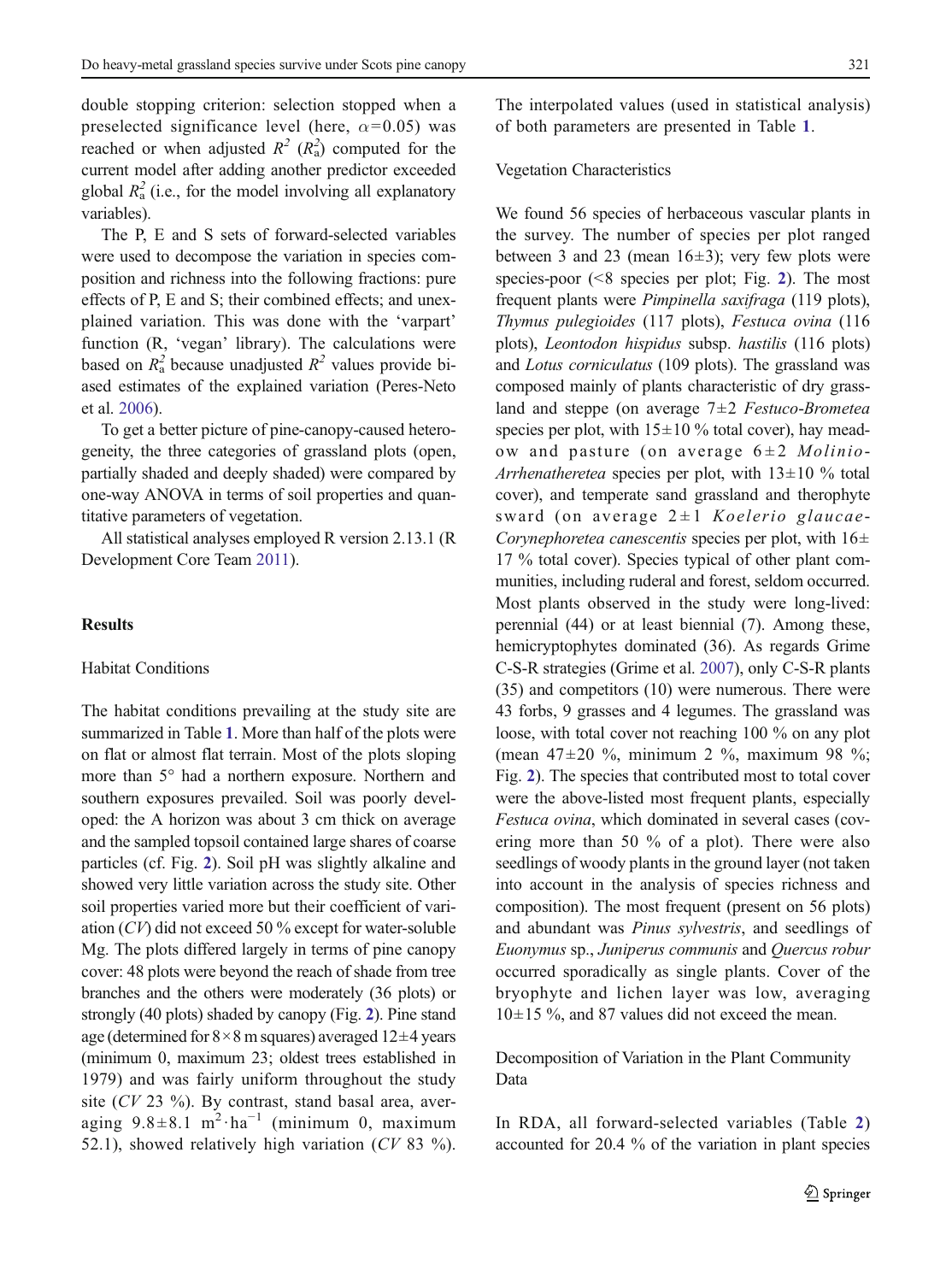| Variable                      | Unit                | Minimum | Median       | $Mean \pm SD$    | Maximum |
|-------------------------------|---------------------|---------|--------------|------------------|---------|
| Stand age <sup>a</sup>        | years               | 7.1     | 11.8         | $12.1 \pm 2.3$   | 19.6    |
| Stand basal area <sup>a</sup> | $m^2 \cdot ha^{-1}$ | 4.2     | 9.5          | $9.7 \pm 3.0$    | 16.7    |
| SAI                           |                     | $-0.71$ | $\mathbf{0}$ | $-0.07 \pm 0.20$ | 0.37    |
| A horizon thickness           | cm                  | 0.8     | 3.1          | $3.2 \pm 1.3$    | 7.2     |
| Soil fine particles           | $\frac{0}{0}$       | 23.8    | 58.9         | $59.1 \pm 11.8$  | 85.8    |
| pH                            |                     | 7.3     | 7.7          | $7.7 \pm 0.2$    | 8.2     |
| Total N                       | $\frac{0}{0}$       | 0.11    | 0.33         | $0.35 \pm 0.13$  | 0.81    |
| Olsen P                       | $mg \cdot kg^{-1}$  | 8.1     | 19.1         | $21.0 \pm 10.2$  | 84.6    |
| Water-soluble K               | $mg \cdot kg^{-1}$  | 25      | 62           | $64 \pm 24$      | 138     |
| Water-soluble Ca              | $mg \cdot kg^{-1}$  | 37      | 80           | 89±41            | 261     |
| Water-soluble Mg              | $mg \cdot kg^{-1}$  | 15      | 34           | $40\pm 26$       | 199     |
| Water-soluble Zn              | $mg \cdot kg^{-1}$  | 4.4     | 9.2          | $9.5 \pm 2.9$    | 18.3    |
| Exchangeable K                | $mg \cdot kg^{-1}$  | 32      | 113          | $120 \pm 44$     | 223     |
| Exchangeable Ca               | $mg \cdot kg^{-1}$  | 648     | 2216         | 2228±752         | 4661    |
| Exchangeable Mg               | $mg \cdot kg^{-1}$  | 108     | 395          | $419 \pm 176$    | 1215    |
| Exchangeable Zn               | $mg \cdot kg^{-1}$  | 33      | 113          | $118 + 56$       | 261     |

<span id="page-6-0"></span>Table 1 Descriptive statistics for pine stand parameters, SAI and soil properties.

<sup>a</sup> Variables obtained by interpolation (see text for explanation).

composition. Pine stand parameters captured 6.1 %, environmental factors captured 9.2 %, and spatial variables captured 13.9 % of the variation (Fig. [3](#page-8-0)). Both the overall and the pure effects of the three explanatory datasets were statistically significant. Pure effects of the pine and spatial components exceeded joint effects. For the environmental component, joint effects, especially those involving the spatial component, predominated.

Table [2](#page-8-0) shows that canopy cover was the variable contributing the most to the variability in the species data. It was responsible, together with pine stand age, for the main shift in herbaceous community structure (RDA axis 1; Fig. [4](#page-9-0)): from dry grassland with lightdemanding species, such as Euphrasia stricta, Gypsophila fastigiata, Plantago lanceolata or Thymus pulegioides, towards assemblages with more shadetolerant species (e.g. Viola rupestris). Other important changes in the plant community occurred along the gradient of soil properties (RDA axis 2; Fig. [4](#page-9-0)). With decreasing amount of coarse particles in topsoil, increasing A horizon thickness and increasing content of some macronutrients, pioneer species (e.g. Biscutella laevigata, Silene vulgaris) were replaced by species typical of more fertile habitats (e.g. Ranunculus acris, Plantago lanceolata, Carex hirta, Achillea millefolium).

In partial RDA, in which the relevant spatial variables (those from Table [2](#page-8-0)) were used as covariables, only two variables – canopy cover and soil fine particle fraction – were forward-selected to explain the variability of species data. Since these variables also played the primary roles in the previous RDA (Fig. [4](#page-9-0)), the compositional response of the plant community revealed by the two analyses was largely the same.

In multiple regression, 34.2 % of the variation of plant species richness was explained by all forwardselected variables (Table [3](#page-10-0)). The overall effects of the three explanatory datasets were statistically significant (Fig. [3](#page-8-0)). Stand age (the only pine stand parameter in the analysis) captured 9.6 % of the variation, environmental factors captured 13.3 %, and spatial variables captured 28.4 %. Pure effects of the spatial and environmental components were relevant whereas the pure effect of the pine component was virtually absent. Joint effects were important when they involved the spatial component.

# Differences Between Open and Shaded Plots

Simple correlation analysis showed that pine canopy cover was related to other parameters of pine stand, i.e., age  $(r=0.35, P<0.001)$  and basal area  $(r=0.48, P<0.001)$  $P<0.001$ ). Hence, the differences detected by one-way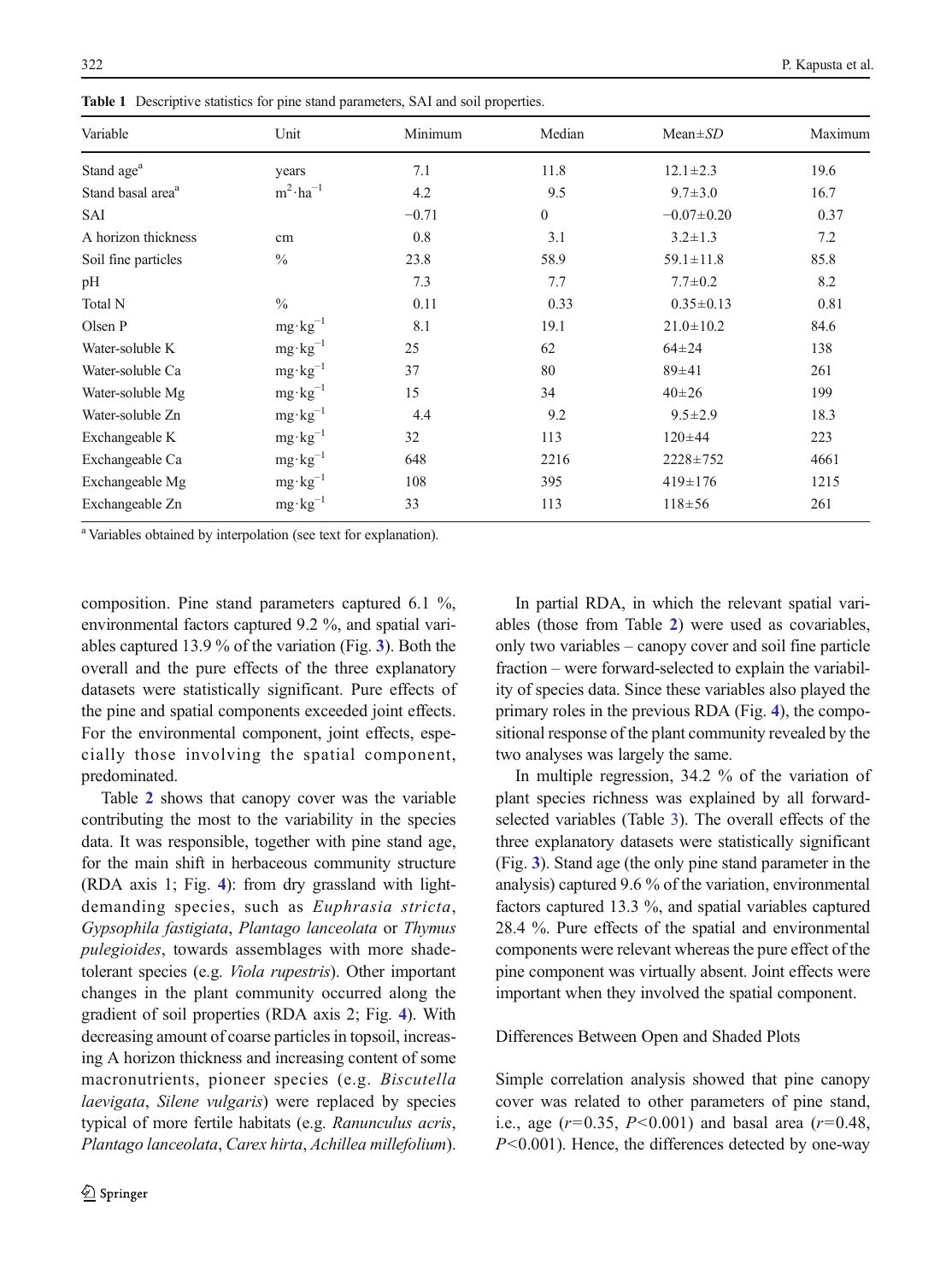<span id="page-7-0"></span>

Fig. 2 Maps of selected habitat properties and herbaceous vegetation parameters.

ANOVA between open and shaded plots probably reflected both varying light conditions and duration of pine impact. In one-way ANOVA, A horizon thickness and the content of both water-soluble and extractable Ca and Mg were the only soil characteristics differing significantly between shaded and non-shaded plots (Fig. [5](#page-10-0)): the A horizon was thinner and availability of Ca and Mg was higher (data shown only for watersoluble Ca) under pine branches than in open plots. The herbaceous vegetation was significantly speciesricher and denser in plots fully exposed to sunlight than in deeply shaded plots (Fig. [5](#page-10-0)). This pattern was

observed for most plant groups (representing different plant traits) examined separately. Opposite trends were also noted (e.g. for competitors or Molinio-Arrhenatheretea species), but they were not statistically significant in any case (data not shown).

# Discussion

The concentration of heavy metals in soil is one of the strongest determinants of plant community structure (Shaw [1990\)](#page-13-0). Its effect is evident in the grassland we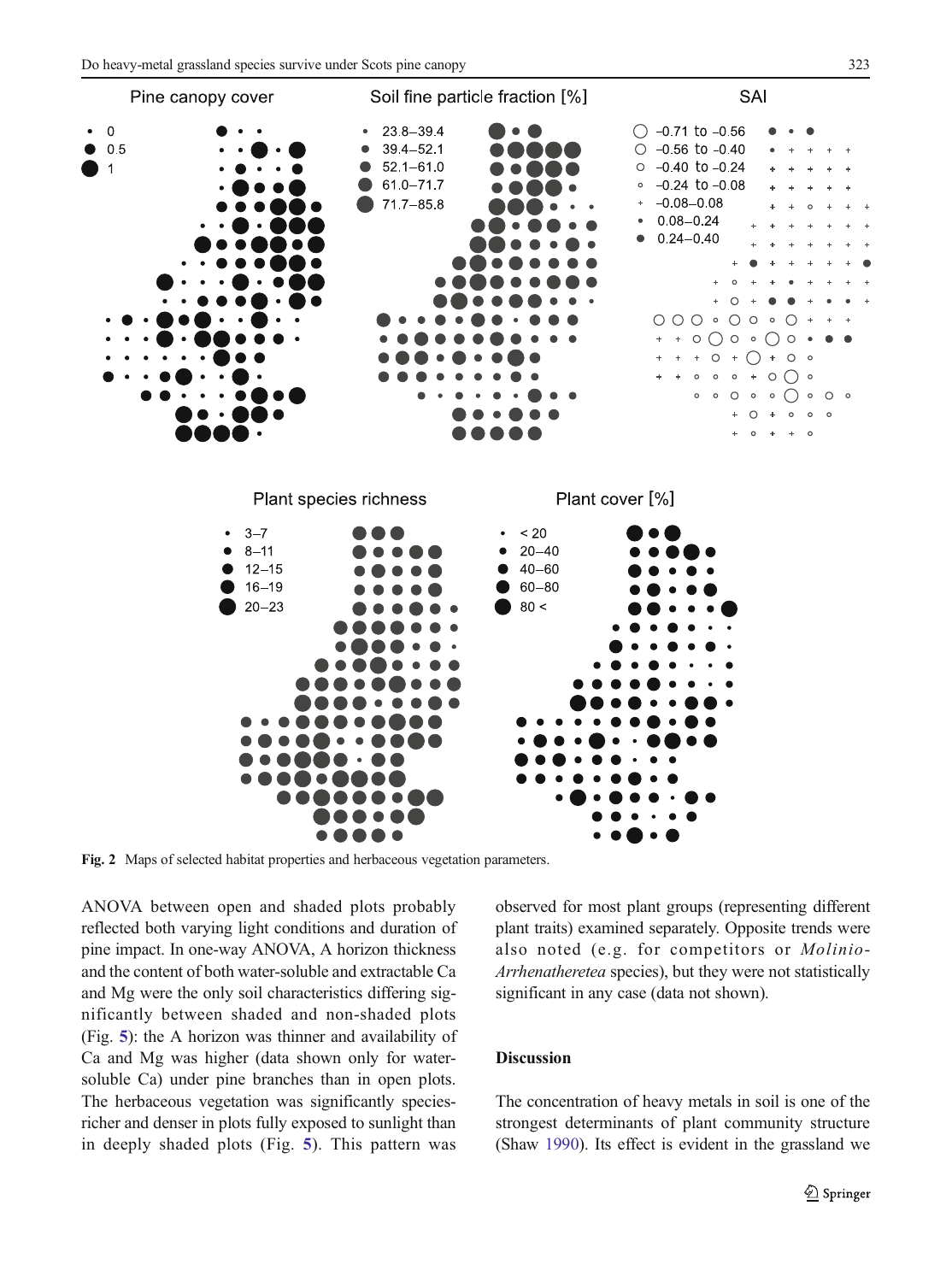| Explanatory variable | <b>RDA</b>    |            |            |  |
|----------------------|---------------|------------|------------|--|
|                      | $R_{\rm a}^2$ | $F$ -ratio | $P$ -value |  |
| Pine stand           |               |            |            |  |
| Canopy cover         | 0.042         | 6.4        | 0.001      |  |
| Stand age            | 0.010         | 2.3        | 0.002      |  |
| Stand basal area     | 0.009         | 2.2        | 0.003      |  |
| Abiotic environment  |               |            |            |  |
| <b>SAI</b>           | 0.025         | 4.1        | 0.001      |  |
| Exchangeable Ca      | 0.021         | 3.7        | 0.001      |  |
| Soil fine particles  | 0.019         | 3.5        | 0.001      |  |
| A horizon thickness  | 0.008         | 2.0        | 0.004      |  |
| Water-soluble K      | 0.005         | 1.6        | 0.027      |  |
| pH                   | 0.005         | 1.6        | 0.028      |  |
| Total N              | 0.005         | 1.6        | 0.030      |  |
| Exchangeable Mg      | 0.004         | 1.6        | 0.036      |  |
| Space                |               |            |            |  |
| Y                    | 0.038         | 5.8        | 0.001      |  |
| PCNM-4               | 0.025         | 4.3        | 0.001      |  |
| X                    | 0.014         | 2.9        | 0.001      |  |
| PCNM-5               | 0.014         | 2.9        | 0.001      |  |
| PCNM-17              | 0.012         | 2.6        | 0.001      |  |
| PCNM-2               | 0.010         | 2.3        | 0.001      |  |
| PCNM-7               | 0.006         | 1.8        | 0.007      |  |
| PCNM-24              | 0.006         | 1.8        | 0.014      |  |
| PCNM-8               | 0.005         | 1.7        | 0.026      |  |
| PCNM-15              | 0.005         | 1.6        | 0.021      |  |
| PCNM-34              | 0.004         | 1.6        | 0.017      |  |

<span id="page-8-0"></span>Table 2 Variables selected for RDA of species distribution data on the basis of forward selection.

#### Species composition



studied; it is composed of plants known for their heavymetal resistance, including Biscutella laevigata, Silene vulgaris, Festuca ovina, Dianthus carthusianorum, Cardaminopsis arenosa (syn.: Arabidopsis arenosa), Armeria maritima and Viola tricolor (Grodzińska and Szarek-Łukaszewska [2009\)](#page-12-0).

Although metal contamination of soil affects the species richness and composition of this grassland, its proxy in our study (water-soluble and exchangeable Zn) presented low explanatory power, probably because of the factor's low spatial variability. The sampling area was small, located entirely on the northern slope of the heap, whose waste material (subsoil) was of the same geological origin and was largely homogenized. As a result, the samples did not differ much in available Zn concentration or in other soil properties. We did not determine the total content of heavy metals, but data on total Zn and Pb collected for this area by Grodzińska and Szarek-Łukaszewska [\(2009\)](#page-12-0) suggest that it varies very slightly on the heap (CV ca 25 %).

The grassland community responded negatively to Scots pine encroachment, manifested in a significant reduction of the frequency and abundance of many light-demanding species of different vegetation classes, and in a decrease of total plant species richness and cover. In view of the paucity of detailed reports on early succession of heavy-metal grassland, it is difficult to say whether this result is typical. A few authors mention that these communities can be seriously threatened by spontaneous encroachment of woody vegetation or afforestation (Baker et al. [2010](#page-12-0); Baumbach [2012](#page-12-0)), but they

#### Species richness



Fig. 3 Venn diagrams partitioning the variation of species composition and species richness between three sets of explanatory variables (adjusted  $R^2$  in %): P – pine stand parameters, E – abiotic

environmental factors, and S – spatial variables. Significance levels: \*- $P$ <0.05, \*\*- $P$ <0.01, \*\*\*- $P$ =0.001.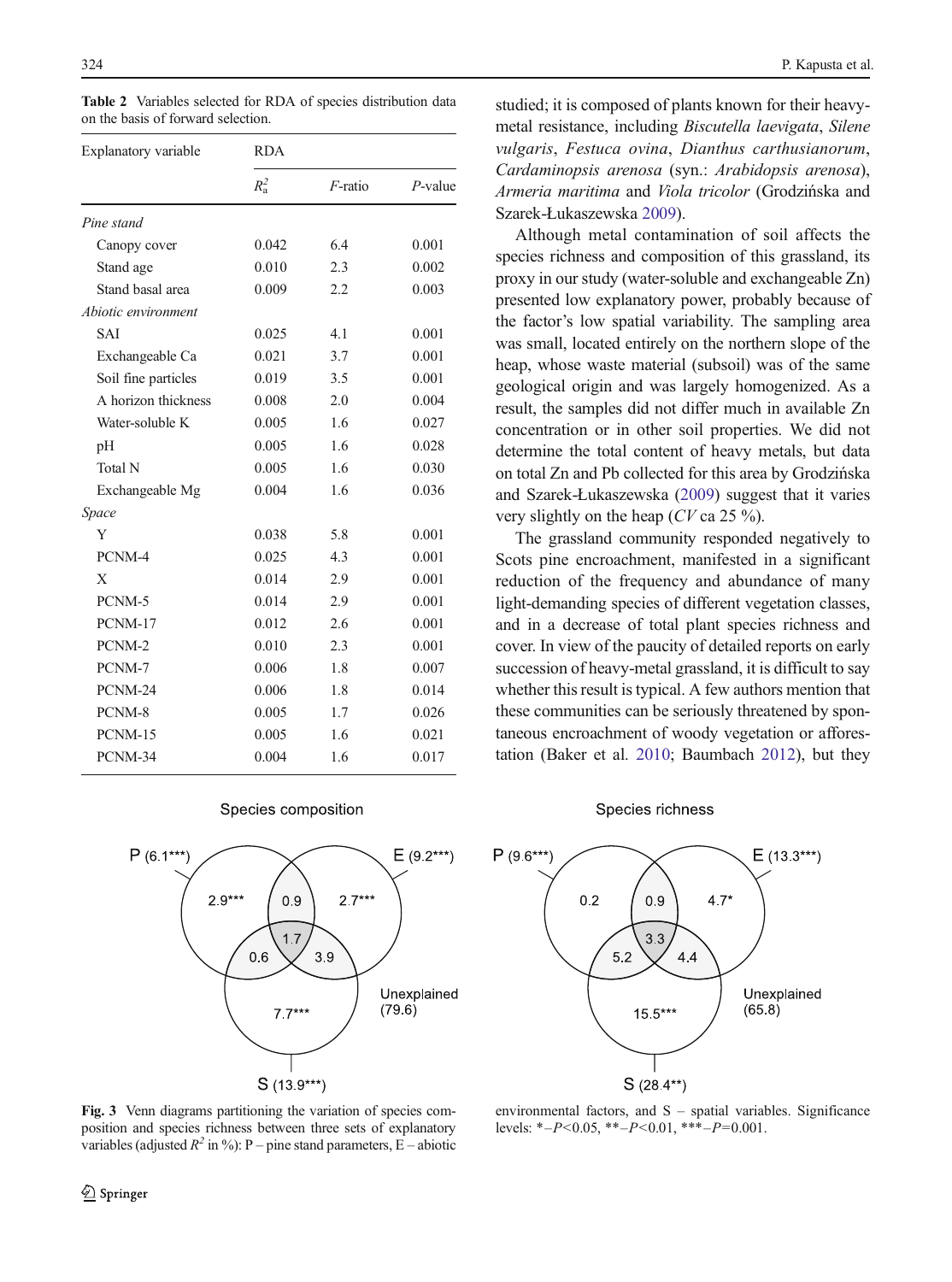<span id="page-9-0"></span>

Fig. 4 RDA ordination of plant community data in relation to the best predictors obtained by forward selection (see Table [2](#page-8-0)). Axis 1 and 2 accounted for 6.3 and 5.2 % of the variation in the data, respectively. For clarity, only species with relevant scores are displayed, using the 'orditorp' function (R, vegan package). Species codes: ACH – Achillea millefolium, ALY – Alyssum montanum, BIS – Biscutella laevigata, CAM – Campanula rotundifolia, CAR – Carlina vulgaris, CCA – Carex caryophyllea, CHI – Carex hirta, DIA – Dianthus carthusianorum, ERY – Erysimum odoratum, EUP – Euphrasia stricta, FES – Festuca

provide little information on the dynamics of herbaceous vegetation. Given our results and the scant published evidence, it can be expected that under favourable conditions (e.g. lack of disturbances, availability of seeds of woody plants, insufficient metal toxicity), heavy-metal grasslands will quickly succeed into woodlands, following the pattern described many times for a similar community type – dry grassland (e.g. Rejmének and Rosén [1992](#page-13-0); Davies and Waite [1998](#page-12-0); Willems and Bik [1998](#page-13-0)).

The most valuable components of the studied plant community are species that make the Olkusz heavymetal grassland unique: Biscutella laevigata, a local metallophyte (Babst-Kostecka et al. [2014\)](#page-12-0), and Gentianella germanica, whose population has apparently adapted to elevated soil loads of heavy metals (Grześ [2007\)](#page-12-0). They co-occurred with metal-tolerant

ovina, GAL – Galium album, GEN – Gentianella germanica, GYP – Gypsophila fastigiata, LHA – Leontodon hispidus subsp. hastilis, LHI – Leontodon hispidus subsp. hispidus, LOT – Lotus corniculatus, PIM – Pimpinella saxifraga, PLA – Plantago lanceolata, RAN – Ranunculus acris, RHI – Rhinanthus minor, RUM – Rumex acetosa, SCA – Scabiosa ochroleuca, SIL – Silene vulgaris, THY – Thymus pulegioides, TRI – Trifolium pratense, VRU – Viola rupestris, VTR – Viola tricolor. Other abbreviations:  $BA - basal$  area,  $_{EX} - exchangeable$ ,  $_{W} - water-soluble$ .

populations/ecotypes of common dry grassland species such as Silene vulgaris, Leontodon hispidus s.l., Festuca ovina and Potentilla arenaria. All these plants are regarded as remarkable pioneers or at least early successional species. In fact, they grew mostly on very loosely vegetated plots with shallow, skeletal soil, or on bare mining waste rock (see also Wójcik et al. [2014\)](#page-13-0). They are reminiscent of the well known metallophyte communities developed on bedrock material of natural (primary habitats) and anthropogenic (secondary habitats) metalliferous sites (Ernst [1974;](#page-12-0) Baker and Proctor [1990;](#page-12-0) Punz and Mucina [1997](#page-13-0); Brown [2001](#page-12-0); Becker and Brändel [2007\)](#page-12-0).

The aforementioned species are considered light-demanding, often a feature of pioneer plants. In this study, however, they clearly did not respond to the insolation gradient. This was especially true of Biscutella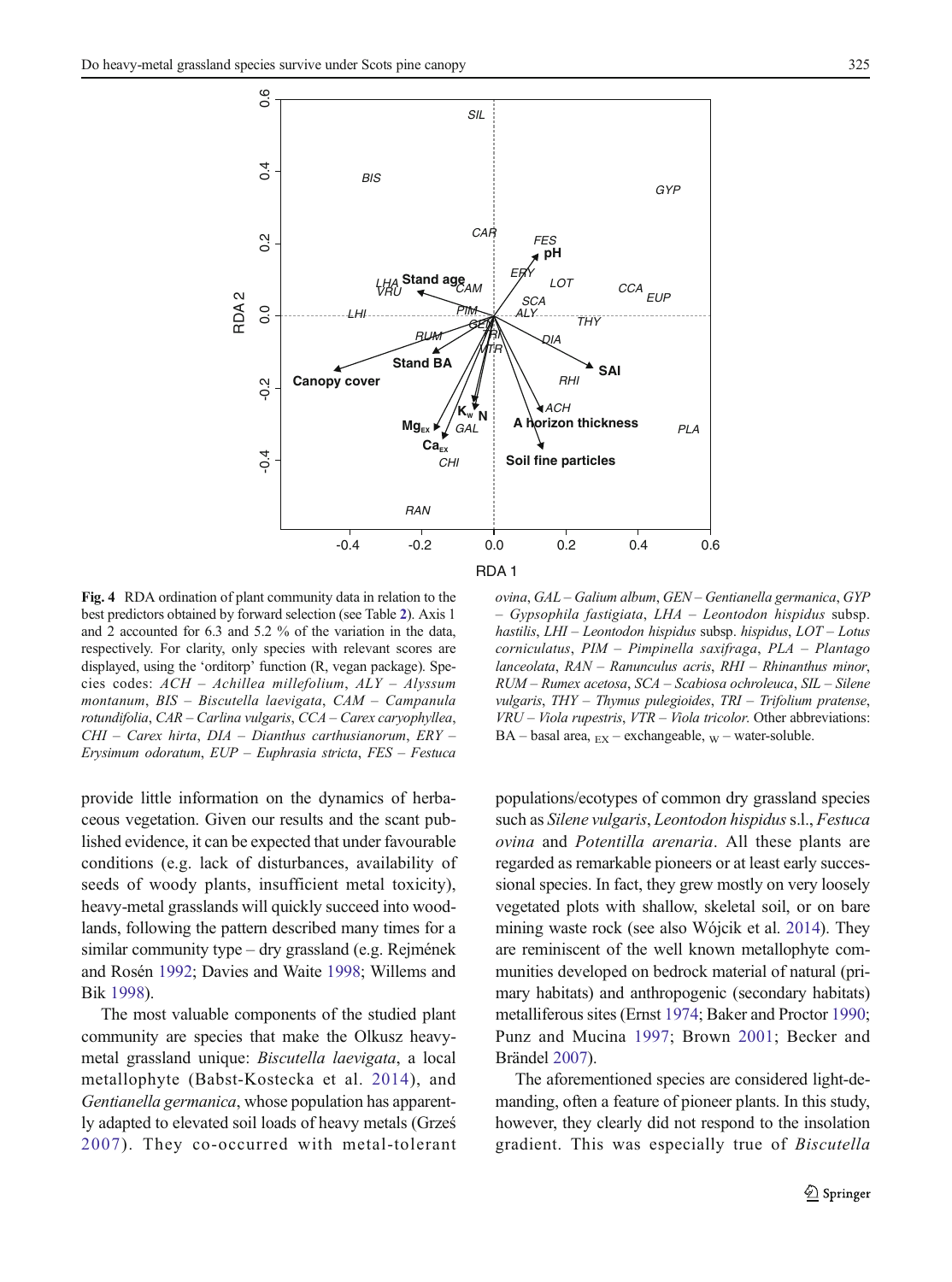| Explanatory variable | Multiple regression |            |            |  |
|----------------------|---------------------|------------|------------|--|
|                      | $R_a^2$             | $F$ -ratio | $P$ -value |  |
| Pine stand           |                     |            |            |  |
| Stand age            | 0.096               | 14.1       | 0.001      |  |
| Abiotic environment  |                     |            |            |  |
| Water-soluble K      | 0.036               | 6.0        | 0.012      |  |
| pH                   | 0.034               | 5.6        | 0.018      |  |
| Water-soluble Mg     | 0.032               | 5.2        | 0.027      |  |
| Water-soluble Zn     | 0.031               | 4.9        | 0.027      |  |
| Space                |                     |            |            |  |
| PCNM-27              | 0.075               | 11.6       | 0.003      |  |
| Y                    | 0.067               | 9.8        | 0.007      |  |
| PCNM-12              | 0.050               | 8.5        | 0.006      |  |
| PCNM-14              | 0.048               | 8.5        | 0.010      |  |
| PCNM-4               | 0.026               | 5.3        | 0.020      |  |
| PCNM-54              | 0.018               | 4.0        | 0.046      |  |

<span id="page-10-0"></span>Table 3 Variables selected for multiple regression of species richness on the basis of forward selection.

laevigata, Silene vulgaris and Leontodon hispidus s.l., which occurred abundantly both on open plots and on those shaded by pine canopy. Interestingly, this observation is reported from other parts of the OOR area. According to Grodzińska et al. [\(2010\)](#page-12-0), many grassland species, including metallophytes and metal-tolerant species, can be found, though not in large numbers, in



relatively dense 20–40-year-old Scots pine monocultures planted for land rehabilitation directly on mining waste or on metal-polluted soil. The rare Biscutella laevigata and Gentianella germanica are among them. Suitable substrate and the presence of tree canopy gaps enable their survival in these forest habitats. Brown [\(2001](#page-12-0)), who surveyed some metalliferous sites in Germany, highlighted the occurrence of Silene vulgarsis in open birch stands, suggesting that this species can tolerate moderate shade.

Scots pine can affect grassland vegetation not only by shading. Pine litter may suppress establishment of certain herb species through physical impediment and release of allelopathic substances (Navarro-Cano et al. [2010](#page-13-0)). As shown by Xiong and Nilsson ([1999](#page-13-0)), the size of this effect depends on litter depth (or biomass). In this study, the accumulation of pine needles under shaded plots was small  $(1cm)$  and, given the findings by Xiong and Nilsson ([1999](#page-13-0)), can be considered a negligible factor. Conifers, as well as some species of deciduous trees, tend to acidify the soil (Finzi et al. [1998;](#page-12-0) Thelin et al. [1998](#page-13-0)), which may lead to mobilization of heavy metals accumulated there (Wilson and Bell [1996](#page-13-0)). We did not observe the action of such a mechanism (no differences in pH and Zn availability between open and shaded plots), perhaps due to the recency of the pine invasion. Instead, we recorded increased concentrations of water-soluble and exchangeable Ca and Mg under pine canopy. This implicates pines in the provision of some nutrients to the topsoil, for example



Fig. 5 Comparison of selected vegetation parameters and soil properties between the three canopy cover categories  $(0 -$  open plots,  $0.5$  – partially shaded plots,  $1$  – deeply shaded plots) using

one-way ANOVA. Boxes bearing different letters differ significantly according to Tukey's test  $(P<0.05)$ .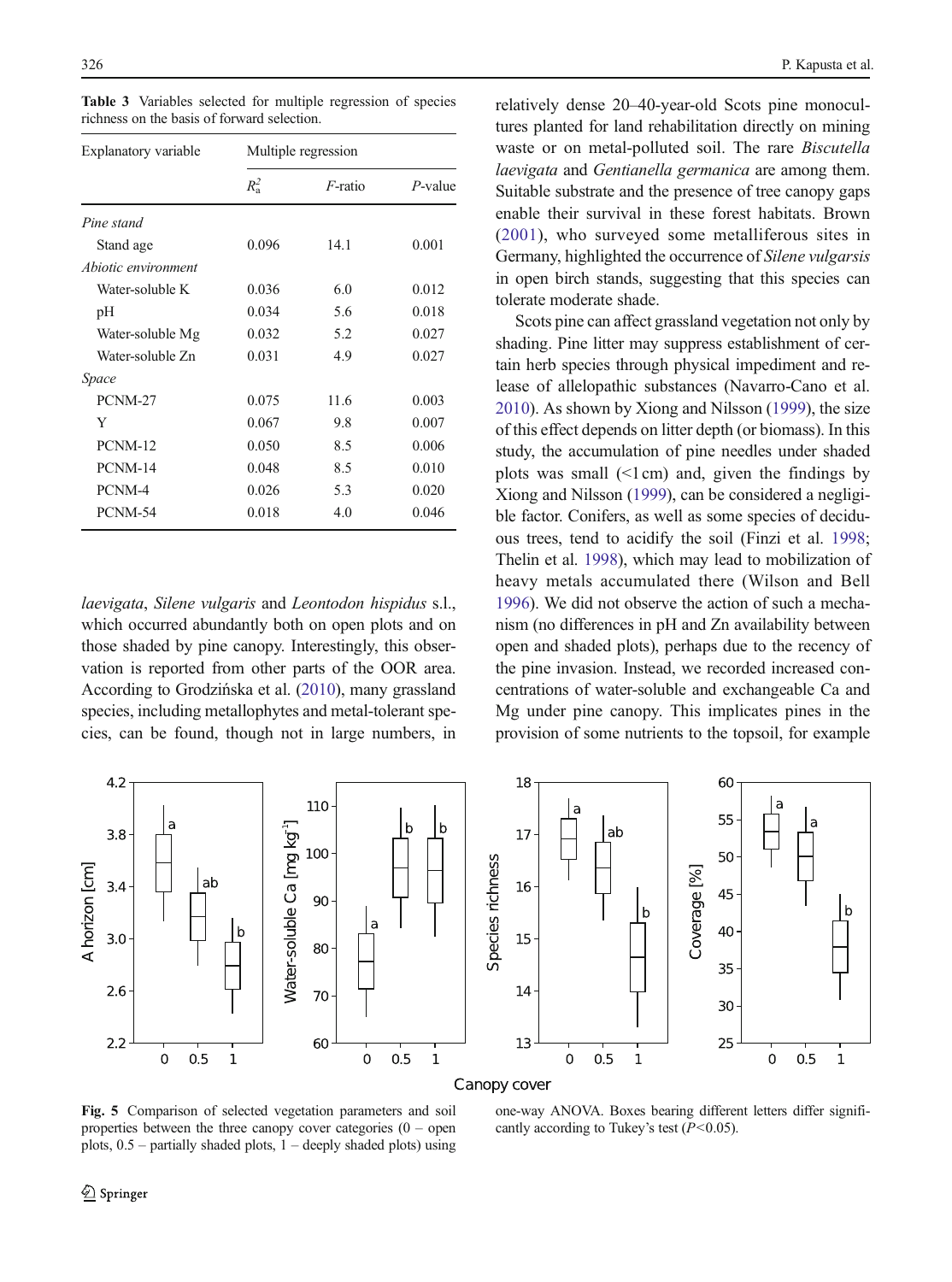in the form of litter fall (Clarholm and Skyllberg [2013\)](#page-12-0). Pine trees also seem to have influenced the topsoil structure. Shading caused a significant decrease of total plant cover, which averaged less than 40 % on deeply shaded plots. This probably resulted in lower accumulation of fine mineral particles and organic matter and/or greater susceptibility of the soil surface to erosion, and finally in a thinner A horizon. According to Hodačová and Prach (2003), who compared reclaimed and spontaneously revegetated spoil heaps after brown coal mining, a dense herb layer protected slopes better against rill erosion than dense tree stands with reduced herb cover. Of course, the negative relationship between soil depth and canopy cover might be the result of Scots pine's tendency to establish and grow in shallow soil rather than deep soil. However, our data did not confirm that. The correlation between the abundance of pine seedlings and A-horizon thickness was insignificant, suggesting that the former explanation is more likely. The adverse impact of pine trees on soil formation process is beneficial to pioneer plants (e.g. Biscutella laevigata, Silene vulgaris); this factor may compensate for unfavourable light conditions.

Variation partitioning showed that the grassland vegetation responded differently to different pine stand parameters. Species composition was determined primarily by canopy cover whereas species richness depended more on stand age. The explanation for this seems straightforward. The effect of pine canopy is apparent as a compositional shift in the community from the very outset of pine encroachment because shading clearly reduces the abundance of some shade-intolerant plants. So long as the pine trees are scattered, however, the reduction of the number of grassland species is negligible even under trees, since the still-extant open patches ensure a steady supply of grassland species seeds. As the stand ages, the open area contracts due to the increasing size and density of trees, and the grassland species lose their microhabitats for reproduction and start to withdraw (cf. Rejmének and Rosén [1992\)](#page-13-0). If this process goes too far, it may be difficult to restore the community to its original state, as shown by many studies of semi-natural grasslands of nonmetalliferous sites (Dzwonko and Loster [1998](#page-12-0); Bakker and Berendse [1999;](#page-12-0) Bisteau and Mahy [2005](#page-12-0); Dzwonko and Loster [2007;](#page-12-0) Piqueray et al. [2011](#page-13-0)). The difficulty is due mostly to the nature of the grassland soil seed bank, which is essentially transient (Bisteau and Mahy [2005\)](#page-12-0), and to short-range dispersal of the majority of grassland species (Poschlod et al. [1998\)](#page-13-0).

The slope-aspect index (SAI) was among the important explanatory variables of plant species composition. It correlated with many species, including Rumex acetosa, Leontodon hispidus s.l., Campanulla rotundifolia, Biscutella laevigata and Dianthus carthusianorum (negatively), and Plantago lanceolata (positively). Since this index is calculated from slope values, it can reflect the intensity of erosion and thus soil depth. In this study, the index did not correlate with A horizon thickness, nor with soil fine particle fraction. The effect of SAI may therefore be considered in terms of microclimate. As such, it seems to explain the distribution of Biscutella laevigata. This plant is a mountain species (Babst-Kostecka et al. [2014\)](#page-12-0) which only exceptionally occurs in lowland localities. In the studied grassland, it preferred colder and wetter plots, that is, those with a northern exposure; the same was observed by Dobrzańska [\(1955](#page-12-0)). Possibly, these plots offered microclimatic conditions most similar to those at higher elevations. As regards other species, further studies are needed to elucidate the potential role of SAI in their distribution.

Most of the variation of plant species composition and richness was not explained. A random component, which tends to be dominant in field studies, obviously was largely responsible for that. It is also possible that some important spatially unstructured predictors were not taken into account in the models. Most of the explained variation was captured by spatial variables and spatial structures present in the pine and environment datasets. The primary role of spatial dependence in shaping the grassland vegetation was likely the effect of the fine spatial scale of the study. Topographical features (slope, aspect, elevation, etc.) sampled on such a scale usually show high spatial autocorrelation. If these features vary considerably over the study area, they will induce – by processes such as erosion, accumulation or runoff – spatial continuity of other environmental characteristics, and consequently of vegetation.

Maintaining the studied grassland's present species richness and composition would require complete removal of the woody vegetation, repeated as needed. For a similar community, a semi-natural calcareous grassland on non-metalliferous soil, Dzwonko and Loster [\(2007\)](#page-12-0) recommended cutting down the woody vegetation every 5–6 years. To protect plants characteristic of metalliferous substrate, the intervals presumably can be longer because the flagship species, and some accompanying metal-tolerant plants, survive and apparently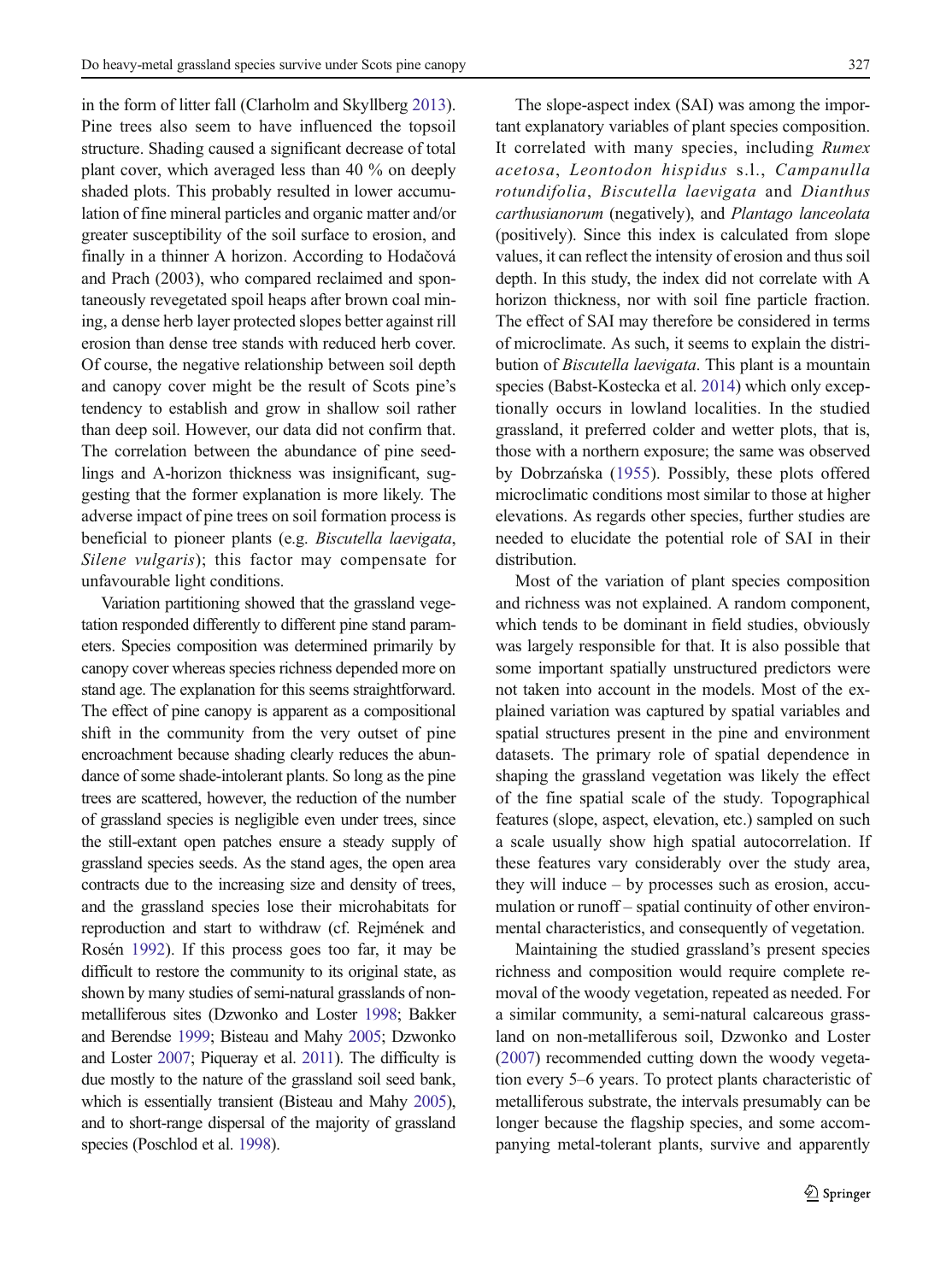<span id="page-12-0"></span>reproduce under pine canopy. On the other hand, these species are sensitive to eutrophication and tend to withdraw from places where fine soil and organic matter completely cover the rocky substrate. Therefore, controlled disturbance of the soil surface, including removal of topsoil or mixing it with subsoil (Baker et al. 2010), should also be incorporated into plans for active management of the site. According to Lucassen et al. [\(2008\)](#page-13-0), such management not only creates areas of bare soil or subsoil suitable for pioneers, but may also increase the availability of heavy metals, which benefits metallophytes.

Acknowledgements The study was performed under project FM EEA PL0265, supported by a grant from Iceland, Liechtenstein and Norway through the Financial Mechanism of the European Economic Area, and received partial support from statutory funds of the W. Szafer Institute of Botany of the Polish Academy of Sciences. We thank Jan Holeksa for valuable help with field work, Michael Jacobs for line-editing the manuscript for submission, and the staff of the Bolesław Mine and Metallurgical Plant and the authorities of Bolesław and Bukowno municipalities for their kind cooperation.

Open Access This article is distributed under the terms of the Creative Commons Attribution 4.0 International License (http:// creativecommons.org/licenses/by/4.0/), which permits unrestricted use, distribution, and reproduction in any medium, provided you give appropriate credit to the original author(s) and the source, provide a link to the Creative Commons license, and indicate if changes were made.

## References

- Babst-Kostecka AA, Parisod C, Godé C, Vollenweider P, Pauwels M (2014) Patterns of genetic divergence among populations of the pseudometallophyte Biscutella laevigata from southern Poland. Pl & Soil 383:245–256
- Baker AJM, Ernst WHO, van der Ent A, Ginocchio R (2010) Metallophytes: the unique biological resource, its ecology and conservational status in Europe, central Africa and Latin America. In Batty LC, Hallberg KB (eds) Ecology of industrial pollution. Cambridge University Press, Cambridge, pp 7–40
- Baker AJM, Proctor J (1990) The influence of cadmium, copper, lead, and zinc on the distribution and evolution of metallophytes in the British Isles. Pl Syst Evol 173:91–108
- Bakker JP, Berendse F (1999) Constraints in the restoration of ecological diversity in grassland and heathland communities. Trends Ecol Evol 14:63–68
- Baumbach H (2012) Metallophytes and metallicolous vegetation: evolutionary aspects, taxonomic changes and conservational status in Central Europe. In Tiefenbacher J (ed) Perspectives on nature conservation – patterns, pressures and prospects. InTech, Rijeka, pp 93–118
- Becker T, Brändel M (2007) Vegetation-environment relationships in a heavy metal-dry grassland complex. Folia Geobot 42: 11–28.
- Bisteau E, Mahy G (2005) Vegetation and seed bank in a calcareous grassland restored from a Pinus forest. Appl Veg Sci 8: 167–174.
- Blanchet FG, Legendre P, Borcard D (2008) Forward selection of explanatory variables. Ecology 89:2623–2632
- Borcard D, Gillet F, Legendre P (2011) Numerical ecology with R. Springer, New York
- Borcard D, Legendre P, Drapeau P (1992) Partialling out the spatial component of ecological variation. *Ecology* 73: 1045–1055
- Brown G (2001) The heavy-metal vegetation of north-western mainland Europe. Bot Jahrb Syst 123:63–110
- Clarholm M, Skyllberg U (2013) Translocation of metals by trees and fungi regulates pH, soil organic matter turnover and nitrogen availability in acidic forest soils. Soil Biol Biochem 63:142–153
- Colpaert JV, Wevers JHL, Krznaric E, Adriaensen K (2011) How metal-tolerant ecotypes of ectomycorrhizal fungi protect plants from heavy metal pollution. Ann Forest Sci 68:17–24
- Danek M (2007) The influence of industry on Scots pine stands in the south-eastern part of the Silesia-Krakow Upland (Poland) on the basis of dendrochronological analysis. Water Air Soil Pollut 185:265–277
- Davies A, Waite S (1998) The persistence of calcareous grassland species in the soil seed bank under developing and established scrub. Pl Ecol 136:27–39
- Dickinson NM, Turner AP, Lepp NW (1991) How do trees and other long-lived plants survive in polluted environments? Funct Ecol 5:5–11
- Dobrzańska J (1955) Badania florystyczno-ekologiczne nad roślinnością galmanową okolic Bolesławia i Olkusza. Acta Soc Bot Poloniae 24:357–408
- Dray S, Legendre P, Peres-Neto PR (2006) Spatial modelling: a comprehensive framework for principal coordinate analysis of neighbour matrices (PCNM). Ecol Modelling 196:483– 493
- Dzwonko Z, Loster S (1998) Dynamics of species richness and composition in a limestone grassland restored after tree cutting. J Veg Sci 9:387–394
- Dzwonko Z, Loster S (2007) A functional analysis of vegetation dynamics in abandoned and restored limestone grasslands. J Veg Sci 18:203–212
- Ernst W (1974) Schwermetallvegetation der Erde. Gustav Fischer Verlag, Stuttgart
- Finzi AC, Canham CD, van Breemen N (1998) Canopy tree-soil interactions within temperate forests: species effects on pH and cations. Ecol Appl 8:447–454
- Grime JP, Hodgson JG, Hunt R (2007) Comparative plant ecology, a functional approach to common British species. Castlepoint Press, Clippenham
- Grodzińska K, Szarek-Łukaszewska G (2009) Heavy metal vegetation in the Olkusz region (southern Poland) - preliminary studies. Polish Bot J 54:105–112
- Grodzińska K, Szarek-Łukaszewska G, Godzik B (2010) Pine forests of Zn-Pb post-mining areas of southern Poland. Polish Bot J 55:229–237
- Grześ IM (2007) Does rare Gentianella germanica (Wild.) Börner originating from calamine spoils differ in selected